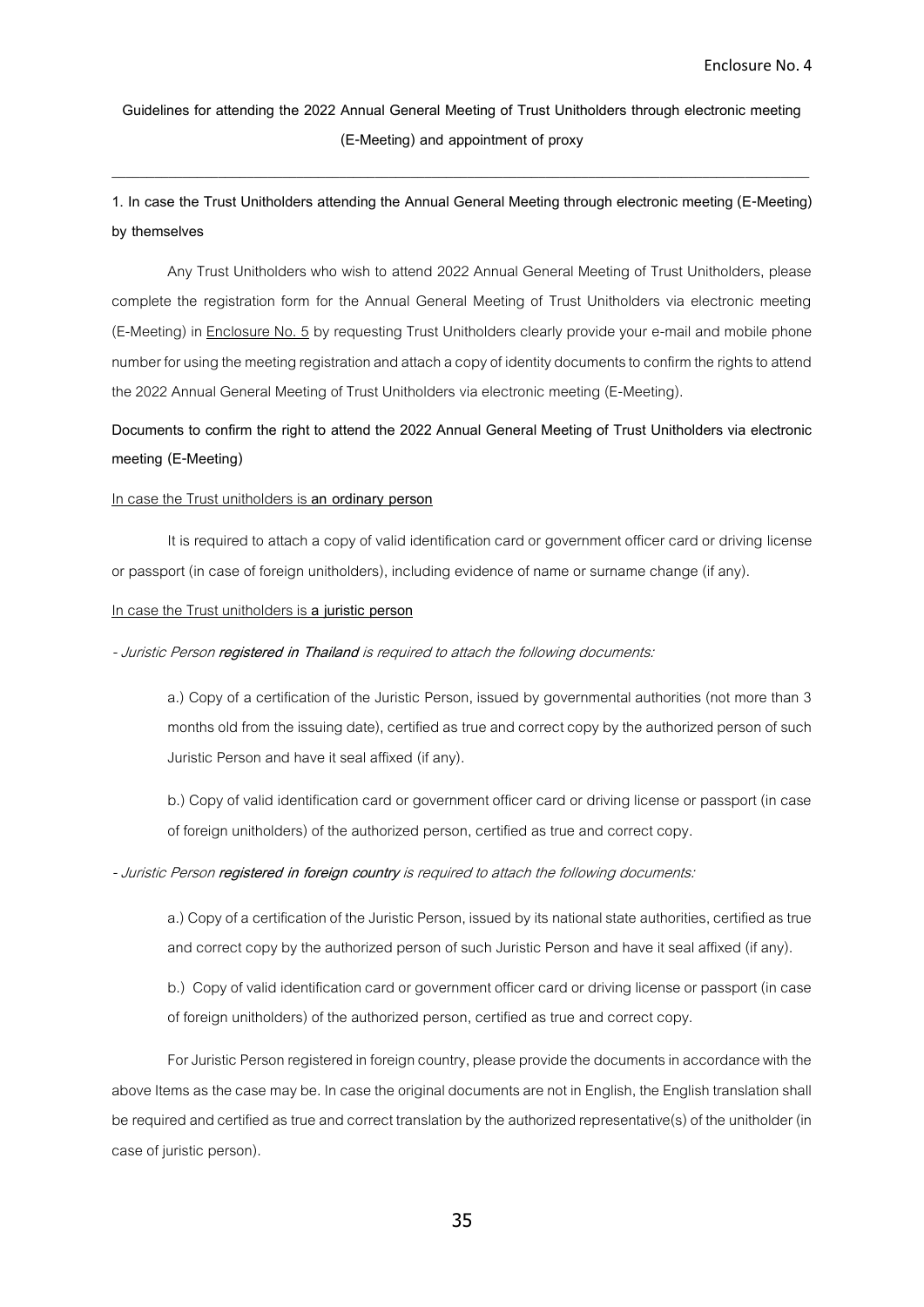## **2. In case the Trust unitholders who wish to appoint a proxy to attend the 2022 Annual General Meeting of Trust Unitholders via electronic meeting (E-Meeting)**

In the case that the Trust Unitholders are unable to attend the 2022 Annual General Meeting of Trust Unitholders through electronic meeting (E-Meeting), the Trust Unitholders can appoint an independent director of the Company (as detailed in Enclosure No. 6) or other person as their proxy to attend the meeting and vote on their behalf. The Company has provided 2 proxy forms, which are Proxy Form A and Proxy Form B (please see Enclosure No. 7). In addition, please complete the registration form for the Annual General Meeting of Trust Unitholders through electronic meeting (E-Meeting) as shown in **Enclosure No. 5**, by requesting Trust Unitholders clearly provide your e-mail and mobile phone number for using the meeting registration and attach a copy of identity documents to confirm the rights to attend the 2022 Annual General Meeting of Trust Unitholders via electronic meeting (E-Meeting). The Trust Unitholders who would like to appoint other persons to be their proxy to attend and vote shall give proxies to nature persons. The Company will deem the casting votes of the Trust Unitholders' proxy as the casting vote of total voting rights of such Trust Unitholders, as the case may be.

#### **Documents to be used for Proxy**

(1) In case of the Trust Unitholders (Grantor) are **natural persons**, the proxy holders shall attachand submit the following documents:

- The Proxy Forms, correctly and completely filled in and signed by the grantor and the proxy and affixed with a stamp duty of Bath 20.

- Copy of valid identification card or government officer card or driving license or passport (in case of foreign unitholders) of the grantor, certified as true and correct copy by the grantor.

- Copy of valid identification card or government officer card or driving license or passport (in case of foreign unitholders) of the proxy, certified as true and correct copy by the proxy.

(2) In case of the Trust Unitholders (Grantor) are **juristic persons**, the proxy holders shall attachand submit the following documents:

- The Proxy Forms, correctly and completely filled in and signed by the person being authorized to sign binding upon the juristic person pursuant to the latest juristic person certificate issued by the governmental authority (not more than 3 months old from the issuing date) together with the juristic person's seal affixed (if any) and affixed with a stamp duty of Baht 20.

- In the case that grantors are juristic persons established under Thai laws, please submit a copy of the company's latest juristic person certificate issued by the governmental authority (not more than 3 months old from the issuing date) with certified as true and correct by the person being authorized to sign binding upon the juristic person together with the juristic person's seal affixed (if any).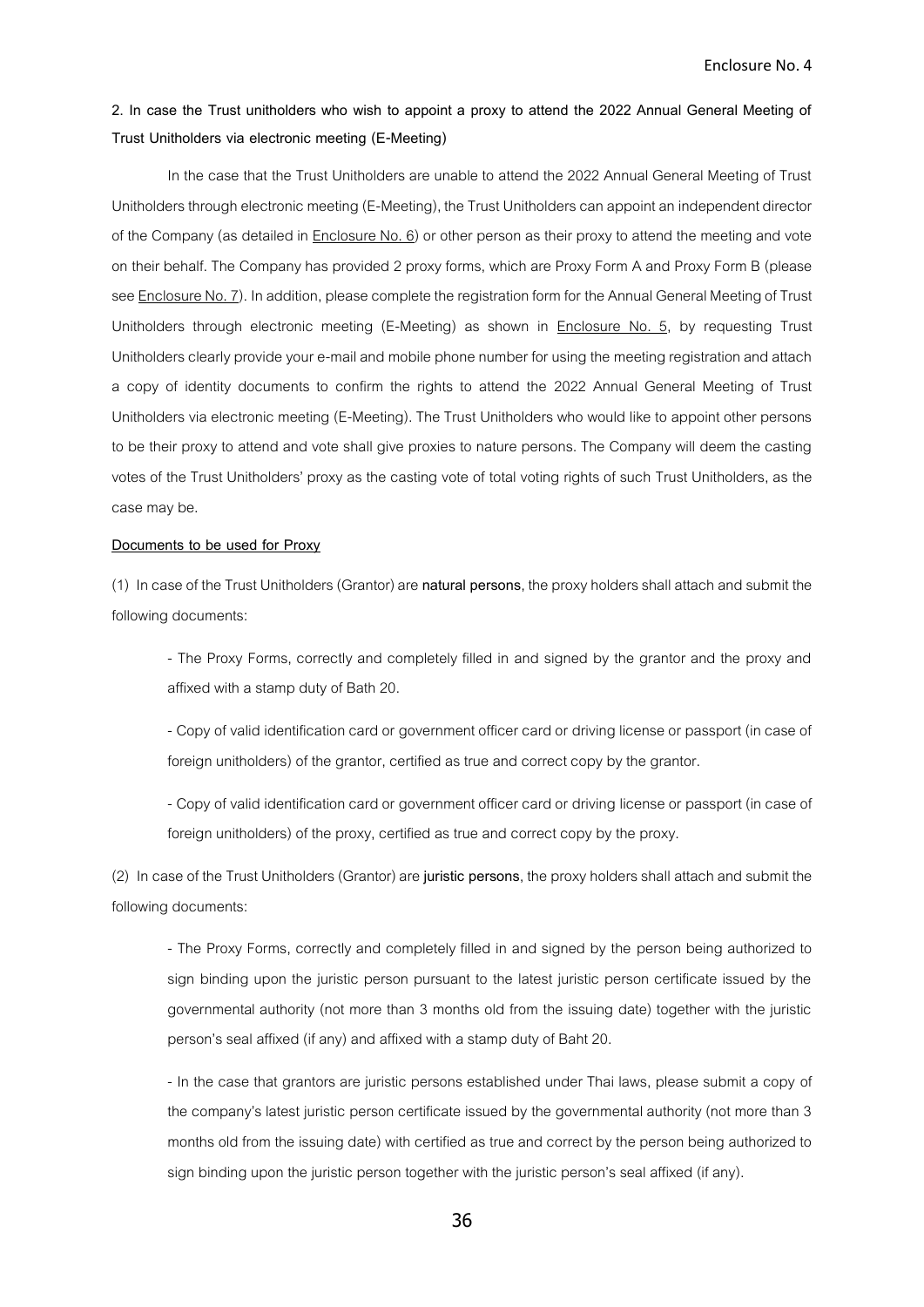- In case that grantors are juristic persons established under foreign laws, please submit a copy of the juristic person certificate issued by the governmental authority of the country where such juristic person is situated and certified as true and correct by the person being authorized to sign binding upon the juristic person together with the juristic person's seal affixed (if any)

- As for juristic person who are established under foreign laws, if the original documents are not in English, an English translation shall be required and certified as true and correct translation by the person being authorized to sign binding upon the juristic person.

- Copy of valid identification card or government officer card or driving license or passport (in case of foreign unitholders) of the proxy, certified as true and correct copy by the proxy.

Please kindly send the Registration Form for Attending the 2022 Annual General Meeting of Trust Unitholders through electronic meeting (E-Meeting) (shown in Enclosure No. 5) and attached with the required documents stated above for proof of identity to the Company within April 19,2022, via the following channels:

■ Via Email[: ir@amatareit.com](mailto:ir@amatareit.com) or

▪ Via Registered Mail: IR and Operation Department, Amata Summit REIT Management Co. , Ltd. Address 2126 Kromadit Building, 5th floor, New Petchburi Road. , Bang Kapi, Huay Kwang, Bangkok 10310

When the Company receives all the registration form for attending the 2022 Annual General Meeting of Trust Unitholders through electronic meeting (E-Meeting) and the required documents stated above for proof of identity, the Company will review the documents and verify the right to attend the 2022 Annual General Meeting of Trust Unitholders. Once the documents review process is completed, Oj international Co., Ltd. will send username and password together with Weblink for logging in E-Meeting System via E-mail given to the Company in Enclosure No. 5. Kindly keep it confidential and refrain from giving your username and password to other persons. In the case your username and password are lost, or you have not received it within April 21, 2022, please immediately contact the Company via E-mail: [ir@amatareit.com](mailto:ir@amatareit.com) or call 081-915-0007 or 02-792- 0089.

#### **In case you have encounter with any technical problem in using the E-Meeting system**

If the Trust Unitholders or the proxy holders have encounter with any technical problem in using the E-Meeting system in the 2022 Annual General Meeting of Trust Unitholders before or during the meeting, please contact Oj international Co., Ltd., the meeting control system provider who provides E-Meeting System in which the contact channels will be provided to you in the e-mail sending username and password.

37